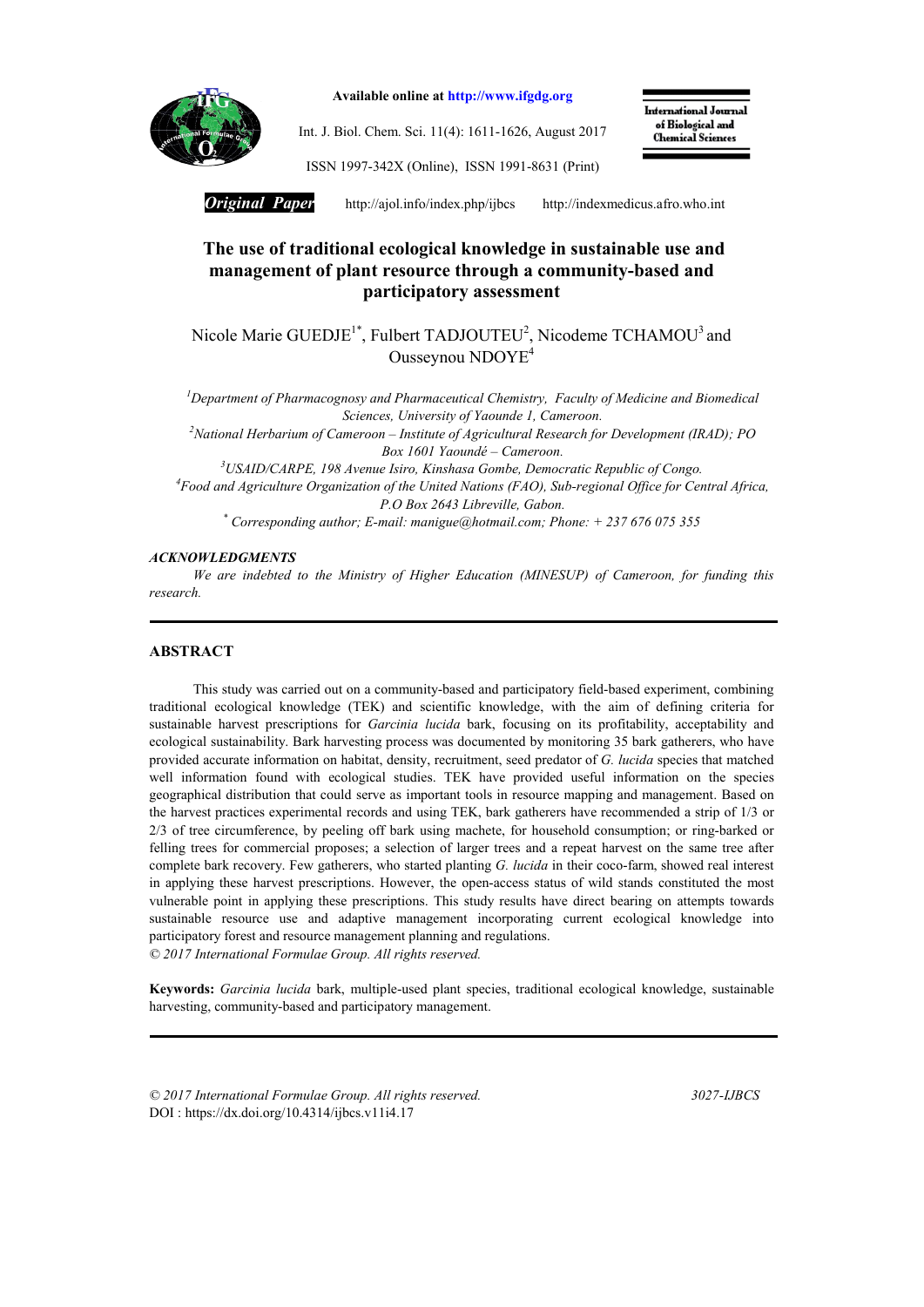### INTRODUCTION

Bark is one of the most important plant parts used as raw material in traditional medicine worldwide, as well as in urbanindustrial societies (Cunningham, 2014a; Senkoro et al., 2014; Mariot et al., 2014). Bark is also the most commonly extracted plant parts for biological activity tests in laboratories (Cunningham, 2014a; Kemppainen et al., 2014). Consequently, the processing and trade of bark have become an important source of income (Romero et al., 2014; Cunningham, 2014b; Ingram et al., 2015). Unfortunately, the increased trade and processing of bark has shifted from subsistence use to large-scale commercial use, posing a threat to supply of raw material and species conservation, either to traditional practitioners and to pharmaceutical laboratories. High exploitation level as well as high market values of bark had led to high exploitation pressure, and extractive systems with little regard for the continued supplies and regeneration of the exploited species, giving rise to many concerns related to overharvesting and resource depletion, sometimes leading to species population extinction (Peters, 1996; Geldenhuys, 2011; Baldauf and dos Santos, 2014; Romero et al., 2014; Pandey, 2015).

Many studies have been undertaken to develop method for sustainable management of bark stripping (Geldenhuys et al., 2007; Delvaux et al., 2009; Baldauf and dos Santos, 2014; Mariot et al., 2014; Costa et al., 2015; Guedje et al., 2016). However, sustainable exploitation of bark requires an integrated design and monitoring of stripping practices, based on sound biological and socio-economic information (Peters, 1996; Baldauf and dos Santos, 2014). Hence, moving from the ecological sustainability designed to the implementation of the sustainable harvest and management is far from simple. The non- or insufficient involvement of local communities who have a vested interest in managing and conserving the resources that form the basis of their livelihood, often mitigates the success of such management strategies (Persoon, 2006; Baldauf et al., 2015; Chatterjee and Sarkar, 2016). Thereby, the present study was carried out on a community-based and participatory field-based experiment, combining indigenous or traditional ecological knowledge (TEK) and scientific knowledge, with the aim at defining criteria for sustainable harvest prescriptions for the species, focusing on its (i) profitability to yield sufficient bark either for household consumption or trade; (ii) acceptability to be easily passing and applicable by gatherers, and (iii) ecological sustainability, allowing tree survival or with less impact on plant growth and development. The approach was illustrated on *Garcinia lucida* trees (named "essok" in boulou and ewondo language), a small understory dioecious species, found in high-density stands in the humid Atlantic forests of South Cameroon; widely used in Central and West Africa to treat several diseases, such as poisoning, gastritis, snake bite, gynaecological pains and infections, sexual diseases and cancers, and as additive to palm wine production. Many active compounds with bioactivities such as antibacterial, antimicrobial, anti-inflammatories, antacids, curare antidote or inhibitory effect, βlactamase inhibition have been found in its diverse plant parts and summarized by Guedje et al. (2017). Several *in vitro* and *in vivo* activities were carried out on *G. lucida* and found to be potential good sources of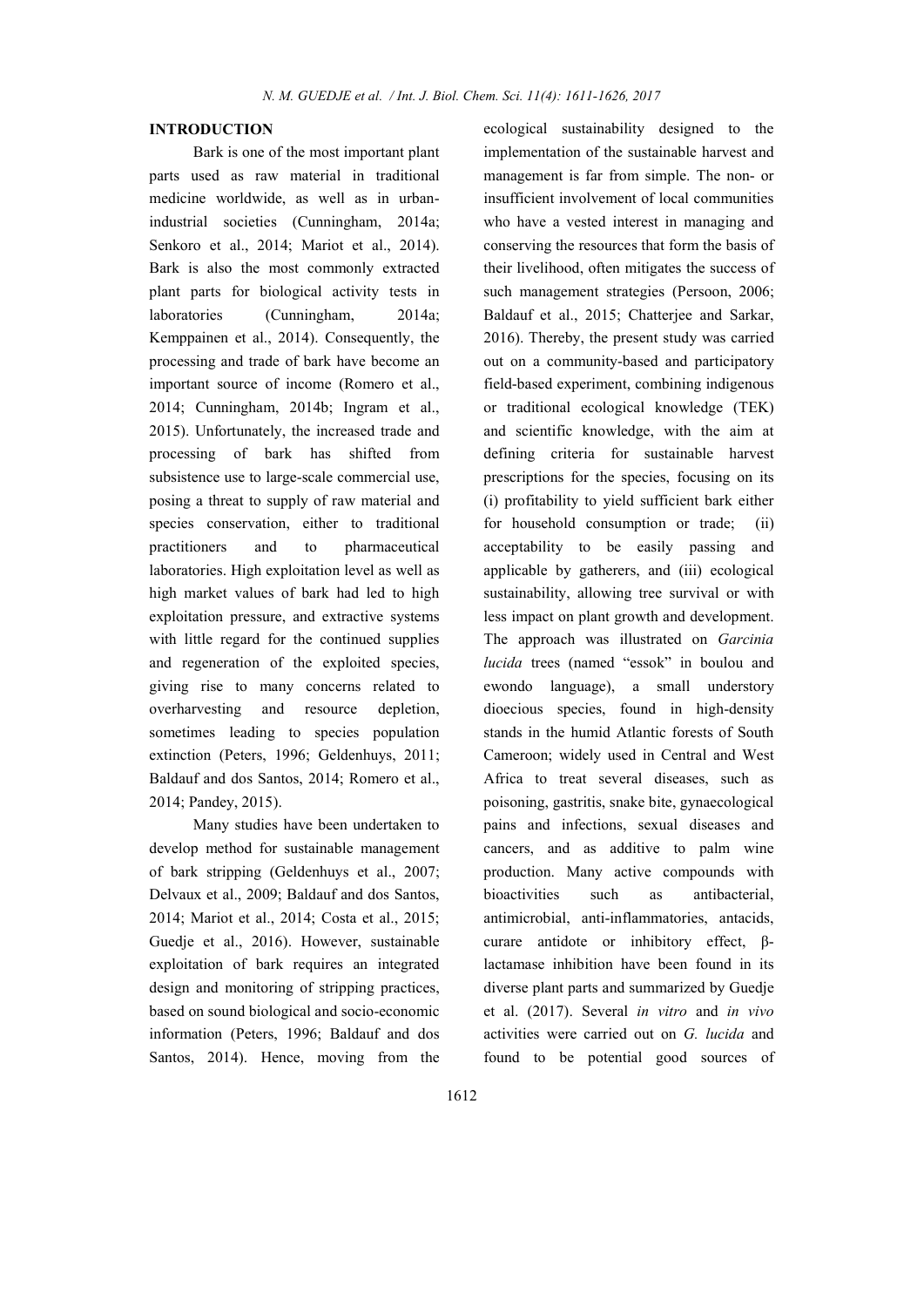numerous therapeutic agents (Nguedia and Nsagha, 2014).

## MATERIALS AND METHODS Study location

The study was carried out within an area located in the South Cameroonian Atlantic humid forests in the Bipindi - Lolodorf - Akom II region, in four main villages specialized in bark harvesting and trade : Nkouékouk, Nyangong, Meka'a II and Mefak villages (Figure 1). The climate is humid tropical with two rainy and two dry seasons, with a yearly rainfall of about 2000 mm, and with an average annual temperature of around 25 °C. Biodiversity in this part of Cameroon ranks among the highest in Africa. The forest cover is still largely intact, but due to anthropic activities, it is alternated with a mosaic of fields, fallow lands, secondary forest, and logged-over forest.

#### Traditional bark stripping survey

Field visits with individual and group discussions, together with field observations, were conducted in the main four villages recognized for their intensive bark harvesting and trade. Relevant information concerning traditional ecological knowledge (TEK), bark stripping and processing, as well as the number of people involved in these activities were collected. Questions focusing on natural history observations related to the species ecology have targeted information on species identification, habitat and abundance, optimal growing conditions, regeneration and dispersal. Questions associated with bark stripping have pertained to more specific information on how *G. lucida* stands were located, criteria to select harvestable trees, stripping practices applied, as well as resource management and conservation practices. The answers to these questions were compared with available ecological data derived from previous studies (Guedje et al., 2007, 2016) and field studies conducted in parallel with this survey.

Thereafter, the various stages of the bark harvesting process were documented by monitoring a total of 35 bark harvesters and/or traders (8 women and 27 men) for several days each and during a five-month period in the four villages. These harvesters were selected based on their identification as established "essok" gatherers by one or more peers. Walking distances (time) between the trees and the harvesters' homesteads were recorded, as well as the number of sites visited, the number of trees stripped. The quantity or bark wet mass harvested was then weighed using a Salter 100 kg hanging scale. Data collected were statistically analysed through partial correlation test (Newman test) with Statistical Package for the Social Sciences (SPSS, Inc., Chicago, IL, USA).

#### Experimental bark stripping assessment

The following treatments, illustrating the traditional bark stripping practices, were applied:

(i) Control  $(C)$  : no debarking;

(ii) Partial debarking of the stem, with three sub-treatments: (a) peeling off pieces of bark with a machete and debarking over 1/3 of the tree circumference at breast height  $(P_1/3)$ , (b) hammering on the tree with a stick and debarking over 1/3 of the tree circumference at breast height  $(H_1/3)$ , and  $(c)$  hammering with a stick and debarking over 2/3 of the tree circumference at breast height (H 2/3);

(iii) Ring-barking of the stem  $(R 3/3)$ ;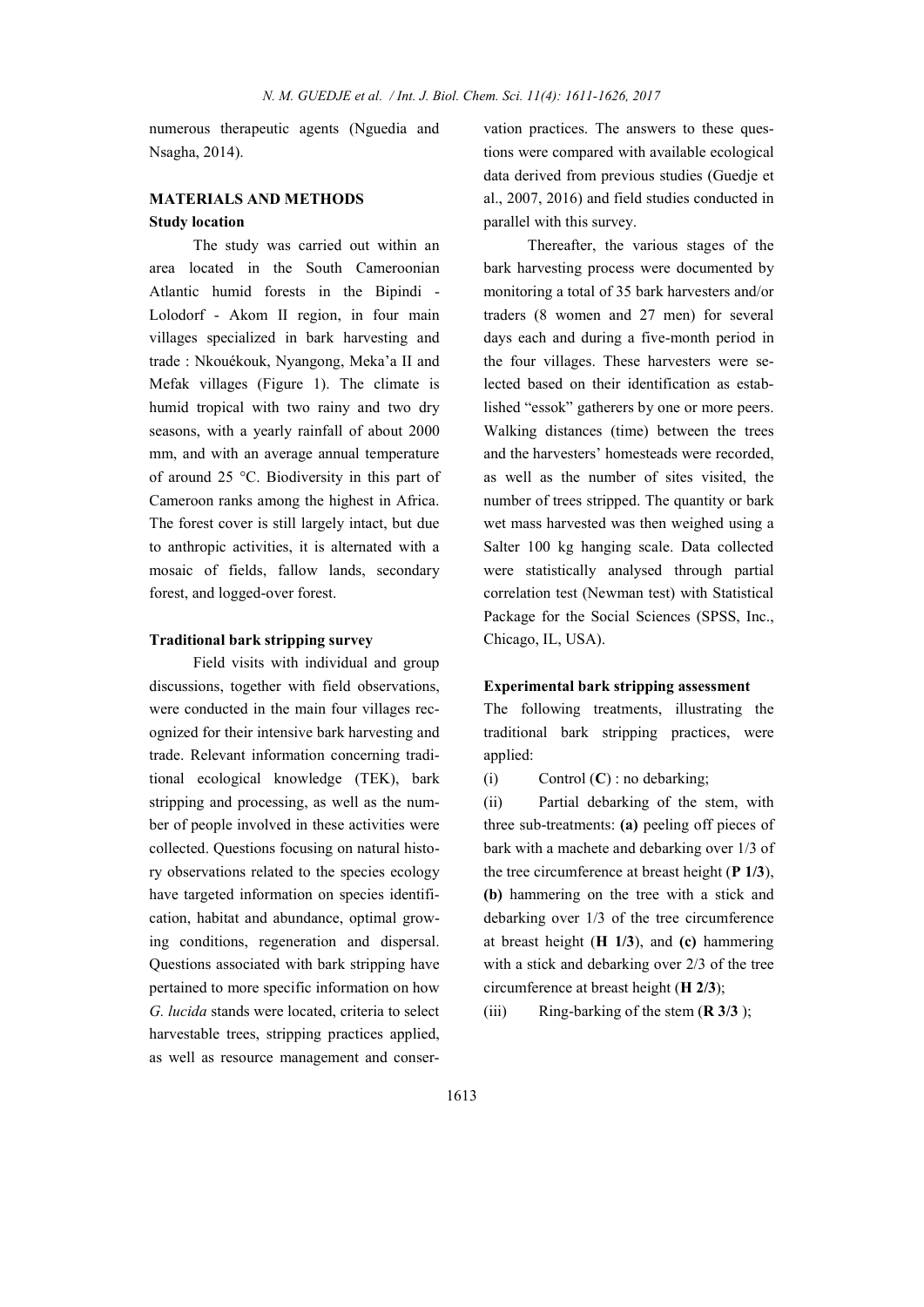(iv) Felling the tree at approximately 1 m height above the ground and thereafter harvesting the bark on the felled tree part (F).

For each treatment (harvest method) and each sub-treatment, 20 healthy trees (no scars and previous bark harvest) were selected, marked with numbers, equally distributed in two size classes : [10 - 17[ cm diameter at breast height (DBH) for small trees and  $[17 - 26]$  cm DBH for large trees. The sample was restricted to this number of trees and size classes as healthy trees were scarce, and as many *G. lucida* forest stands in the area mostly composed of harvested trees or unharvested trees but covered with many scars. Later, over the two-year study period, 16 trees (13.33%) were illegally stripped by unknown local community members and struck out from the sample.

Bark was extracted from 0.3 m from the ground (or above stilt roots) in a vertical strip up to 1.5 m stem height, by harvesters organized in working-groups of five individuals each. For each treated tree, "bark easiness" to be removed from wood like "cassava peel", or "bark hardness" to be removed from wood were noted by each working-group. Health parameters (survival, sprouting, bark re-growth, stilt-root development) were monitored every month over a period of two years. Insect holes were noted, new sprouts and shoots around the wound were counted and re-growth of bark was monitored, and at 6, 12 and 24 months.

# Community-based and participatory set-up of sustainable bark harvesting criteria

The processes implemented together with local communities and bark harvesters included the following steps:

- Organization of meetings at Nkouékouk and Mefak villages, presentation of *Garcinia lucida* research project, discussions related to the uses and importance of "essok" at the village level, as well as to the local people perceptions concerning the notion of sustainable use and management of wild resources;
- Appointment by the entire community of two working groups composed of five harvesters in each village. Assignment to each group the task of inspecting and evaluation of the experimental bark stripping assessment described above;
- Jointly definition and design of criteria for an efficient and sustainable bark stripping system, based on the results of the bark stripping experiment and using their knowledge about the species ecology or biology;
- Testing the effectiveness and appropriateness of the designed bark stripping system by each harvester and each working-group, and round discussions and exchanges within all the groups to draw out synthesis and recommendations;
- Meetings with the entire community in each village, to restitute the process and to inform about the sustained bark stripping system jointly defined by group members; finally, round discussions to amend and improve the bark stripping system set up, as well as to inform others villages of the region about the project results.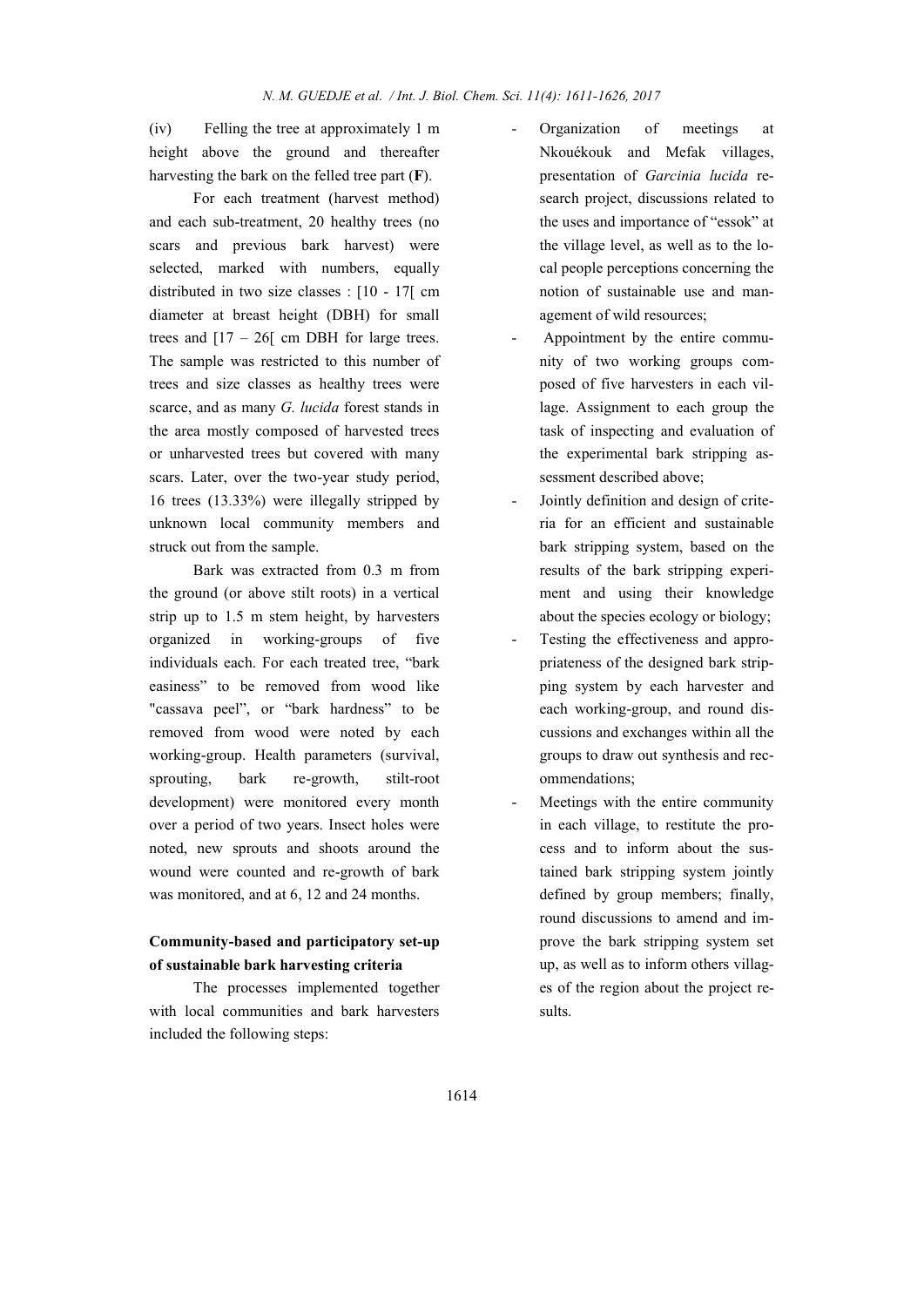

*N. M. GUEDJE et al. / Int. J. Biol. Chem. Sci. 11(4): 1611-1626, 2017*

Figure 1: Map of the Bipindi - Lolodorf - Akom II region (South Cameroon) showing study villages  $\left( \frac{1}{\sqrt{2}} \right)$ .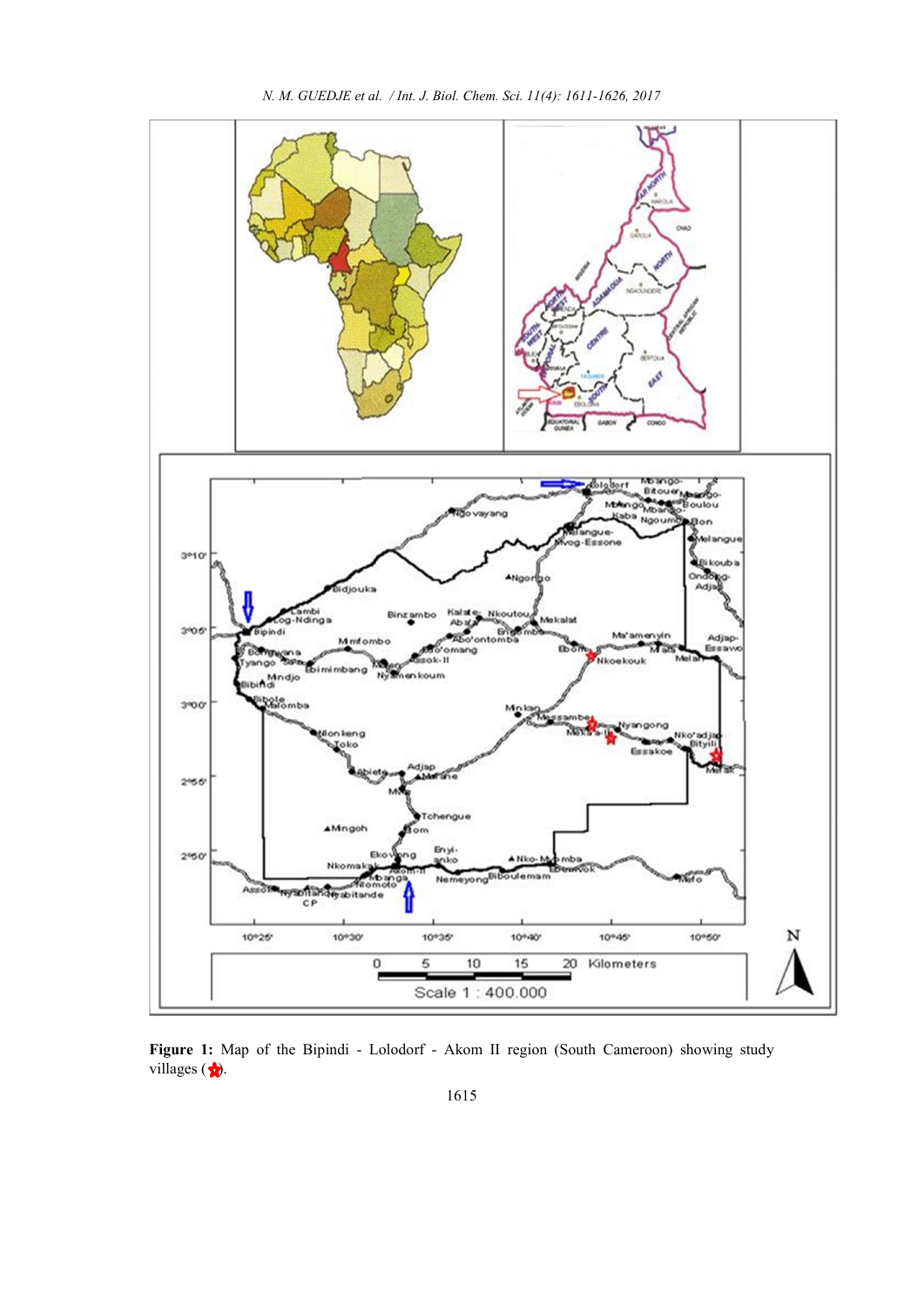#### RESULTS

## Traditional ecological knowledge of essok gathering

The traditional ecological knowledge (TEK) on "essok", including local management practices, defined based on harvesters answers are summarized in Table 1. All harvesters were familiar with "essok", but thought that there were two types of *G. lucida* species, one which bark was easily detached from the wood and other which bark was hardly removed from the wood. On the contrary, TEK of "essok" habitats, density, recruitment, seed predator/dispersal matches well the information found with ecological studies carried out in parallel with this community-based and participatory assessment. However, there were gaps concerning species phenology and pollination. Almost all the harvesters had excellent knowledge about *G. lucida* stand geographical distribution in the region, mostly located during their hunting trips and they were able to indicate and locate many "essok" stands. In that sense, TEK provided information more efficiently in "essok" stand locations than the use of transects. They have clearly indicated areas where "essok" trees occur in the Bipindi-Lolodorf-Akom II region and equally where the species did not occurs, like the area of Ebimimbang (near Bipindi), where inventories with transects and plots of 1 ha did not allow to found *G. lucida* trees.

Harvesters have developed from their history of harvesting, TEK related to bark stripping, resource management and conservation practices. They applied criteria to select sites based first on distance to village and second on the occurrence of abundant and larges trees. The criteria for harvestable trees were first by based on bark thickness and second by on the ability on trees to be easily peeled. Where over-exploitation of large trees occurs, they shifted to trees with smaller diameter at breast height (DBH) and later to new stand areas. So, they have mentioned that walking distances between stand trees and homesteads were increased (more than 10-20 km) due to overharvesting and forest further pressure and impoverishment. They also indicated many abandoned stands because of intensive exploitation carried out two years ago and that has led to resource depletion. They have also pointed out the fact that, due to the increase demands of bark in towns and neighbouring countries (Gabon and Equatorial Guinea), there was conflict resurgent related to tree harvest property rights and *G. lucida* stand ownership between neighbouring communities. All harvesters were aware that ring-barking or girdling trees led the tree to die, and suggested, as part of the package of actions to reduce pressure on the species, harvesting regulation by protecting young trees, or by temporal or geographical restricting bark stripping. They however mentioned that these rules will be difficult to establish as the open access status of "essok" stands in the region. A major reason given by harvesters in order to support this was that people did not feel responsible for the forest resource protection. Consequently, this resulted in in-opportunistic over-exploitation.

Few other management practices were applied with regard to bark and seeds. The seeds were harvested by simply gathering on the forest soil and were stored for months if there was no insect or larvae inside, while the bark, kept in bags and covered with "essok" leaves to protect them against drying-up, were stored for 2 to 3 weeks. Dried bark and seeds were preserved longer when ground, however, grinding was mostly done for medicinal purposes. Although dried bark was said to be used in palm wine production, it was seldom observed in this region. The commercialization of the powder of bark and seeds was seen at the market of Ebolowa, suggesting that promoting the use of ground bark or seeds bark could lead to a reduction in the amount of bark unsold or perished, and hence the quantity of resource extracted from forest. Some of the harvesters reported that they have started planting "essok" in their coco-farms. The survey revealed that less than 2% of harvesters in the five villages started to plant *Garcinia lucida* trees, which was low compared with the number of bark gatherers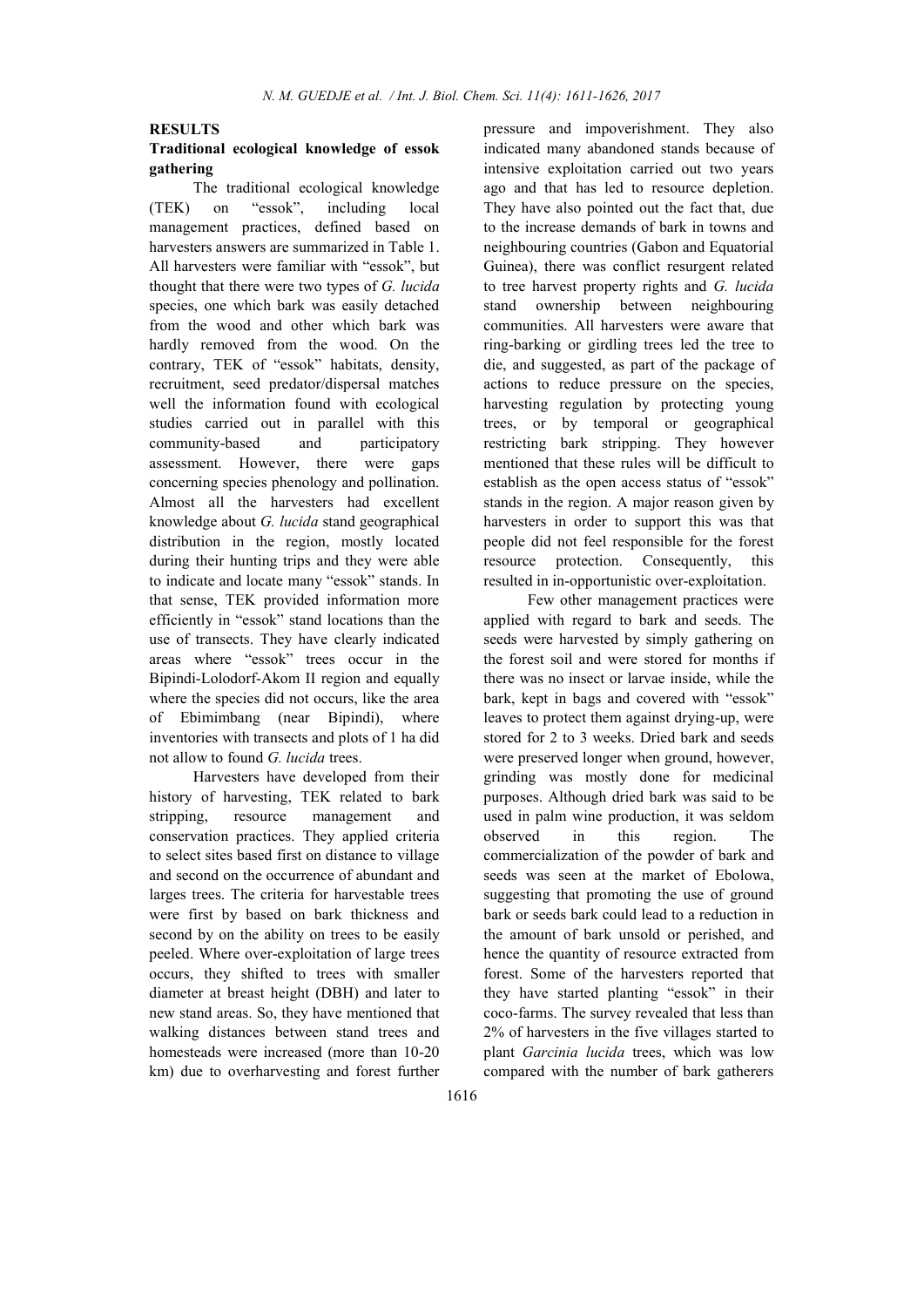in the region (Figure 2). The applied propagation technique was transplanting wild seedlings or seeds from the forest to cocoaplantations.

## Current bark stripping patterns and potential threat to sustainability

Bark harvesting in the Bipindi-Lolodorf-Akom II was generally considered to be very hard work most suitable for strong young men because of the difficulty of walking on about 10 to 20 km around, climbing hills or mountains exceeding 1400 m, and carrying loads of bark through the humid forest. That explained why not more than 7% of people were involved in bark commercialization (Figure 2). The time spent to go to *G. lucida* forest stands which are open-access, to harvest half or one bag of bark and to come back was between 5 to 12 hours; one bag of wet bark weighing on average 45 kg. Collection trips were done by individuals or by group of gatherers and relatives.

The number of areas visited, as well as the number of trees stripped and the mass of bark collected by the 35 harvesters are presented in Table 2. Among the 35 bark gatherers followed, 66% were bark traders who had stripped a total of 2717 trees and collected 17730 kg of wet bark (mean, 24 trees/harvester/month; 154 kg/harvester/ month), while bark harvesting as additive to palm wine production and raw material for medicines at the village-level was done by 34% of harvesters who have stripped 93 trees and collected 180 kg of wet bark mass (mean, 2 trees/harvester/month; 3 kg of bark mass/harvester /month). Statistical analysis shows that the quantity of total bark mass collected was positively correlated with the total number of trees stripped ( $r = 0.93$ ;  $p \le$ 0.01), the bark harvest frequency ( $r = 0.69$ ;  $p \leq 0.01$ ) and the number of areas visited and exploited ( $r = 0.49$ ;  $p < 0.01$ ). This analysis, while expressing the interaction between the type of resource users (harvesters for trade outside the village and collectors for medicine and palm wine for processing at the villagelevel) and the quantities of bark harvested and

number of areas exploited, also highlighted the closer link between sound socio-economic and biological information; suggests that these factors may constitute important parameters to take in account when designing and establishing species harvest prescriptions and conservation, as well as highlighting the need of an effective involvement of local communities who have a vested interest in managing and conserving the resources that form the basis of their livelihood.

## Emerging criteria for sustainable bark stripping prescriptions and resource management from community-based and participatory assessment

Arguments discussed during meetings related to local-community perceptions of resource sustainability, together with the experimental bark stripping monitoring and assessment have enabled local gatherers to jointly define the criteria for an efficient and sustainable harvest prescriptions, based on the results of the test and using their knowledge concerning the resource ecology, summarized in Table 1. According to local harvesters, the most appropriate stripping practice was peeling off pieces of bark using a machete on standing trees, instead of hammering the stem with a stick. The sustainable level of bark stripping on standing trees was a partial debarking (1/3 to 2/3) of the stem circumference for domestic consumption, while ring-barking or felling trees before stripping was most appropriated for bark commercialization that implied collection of large quantity of bark mass.

After defining those criteria, an attempt was made to test the effectiveness and appropriateness in applying those strip prescriptions by each harvester in each working group. Three months later, harvesters concluded that, the harvest prescriptions were:

easily passing and applicable by gatherers, in regard to the labour of stripping with the machete and the time spent to complete bag-loads per trip;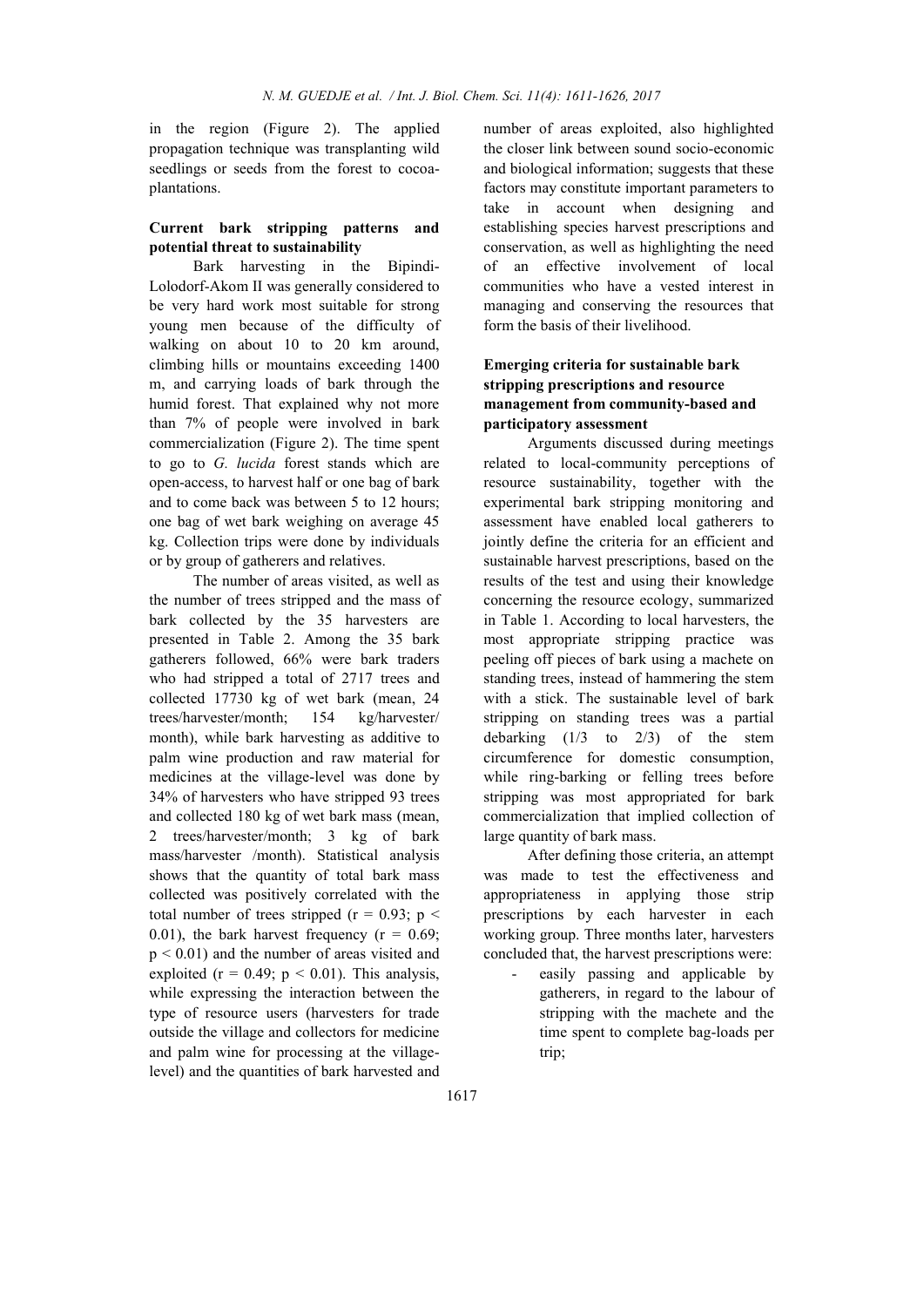- profitable as it could yield sufficient bark either for household consumption or for trade;
- sustainable as it would allow tree survival and bark recovery with less impact on plant growth and development.

Thereafter, round discussions within all the working-groups to draw out synthesis and recommendations followed. To end the process, meetings and workshops were organized in the two pilot villages and in other villages in order to discuss and to perform the emerging results with peers, as well as to contribute to the geographical diffusion of these results and recommendations. The peers included community chiefs, harvesters, bark traders, palm wine processors, traditional healers and other members of the village communities. During these meetings, fortunately, local people and gatherers showed real interest in adopting and applying these stripping prescriptions. Unfortunately, the open-access status of natural stands of *G. lucida* has been pointed out as the most vulnerable point in establishing these rules. Therefore, the challenge was to establish responsibilities and enforce rules in applying those harvest prescriptions, in the specific context of *G. lucida* species governed by an open access regulation. Capitalizing all those findings, the emerging recommended outcomes from this community-based and participatory process included:

- Selectively harvest bark from larger trees available and avoid young individuals;
- Partial debarking  $1/3$  or  $2/3$  of the tree circumference to supply bark need for household consumption (medicinal purposes, palm wine additive), while ring-barking or quite willing, felling trees at 1 meter height to ensure sufficient bark mass (per labour days) for commercial proposes; as the stump exhibited a remarkable ability to re-sprout (Figure 3) and therefore, further opportunities to manage coppice growth;
- Repeat harvest on the same tree after a complete bark recovery to the preharvest;
- Regulate the resource-access in wild stands in order to efficiently apply the sustained bark stripping prescriptions as defined during the community-based and participatory survey;
- Design of tree species clonal selection and multiplication with desirable ''genetic'' characteristics as potential crops for agroforestry;
- Design and implement different planting systems (enrichment planting, small-scale farming and plantations) for *G. lucida* cultivation.

| Type of<br>infor-<br>mation | <b>Characteristics</b>      | Traditional ecological knowledge (TEK)                                                                                                                                                      | Concordance<br>with ecologi-<br>cal study rec-<br>ords |
|-----------------------------|-----------------------------|---------------------------------------------------------------------------------------------------------------------------------------------------------------------------------------------|--------------------------------------------------------|
| <b>Species</b><br>ecology   | Species identifica-<br>tion | Local harvesters thought that there were two<br>types of G. lucida species, one which bark<br>was easily detached from the wood and other<br>which bark was hardly removed from the<br>wood | Not accurate                                           |

Table 1: Summary of harvester traditional ecological knowledge about *Garcinia lucida.*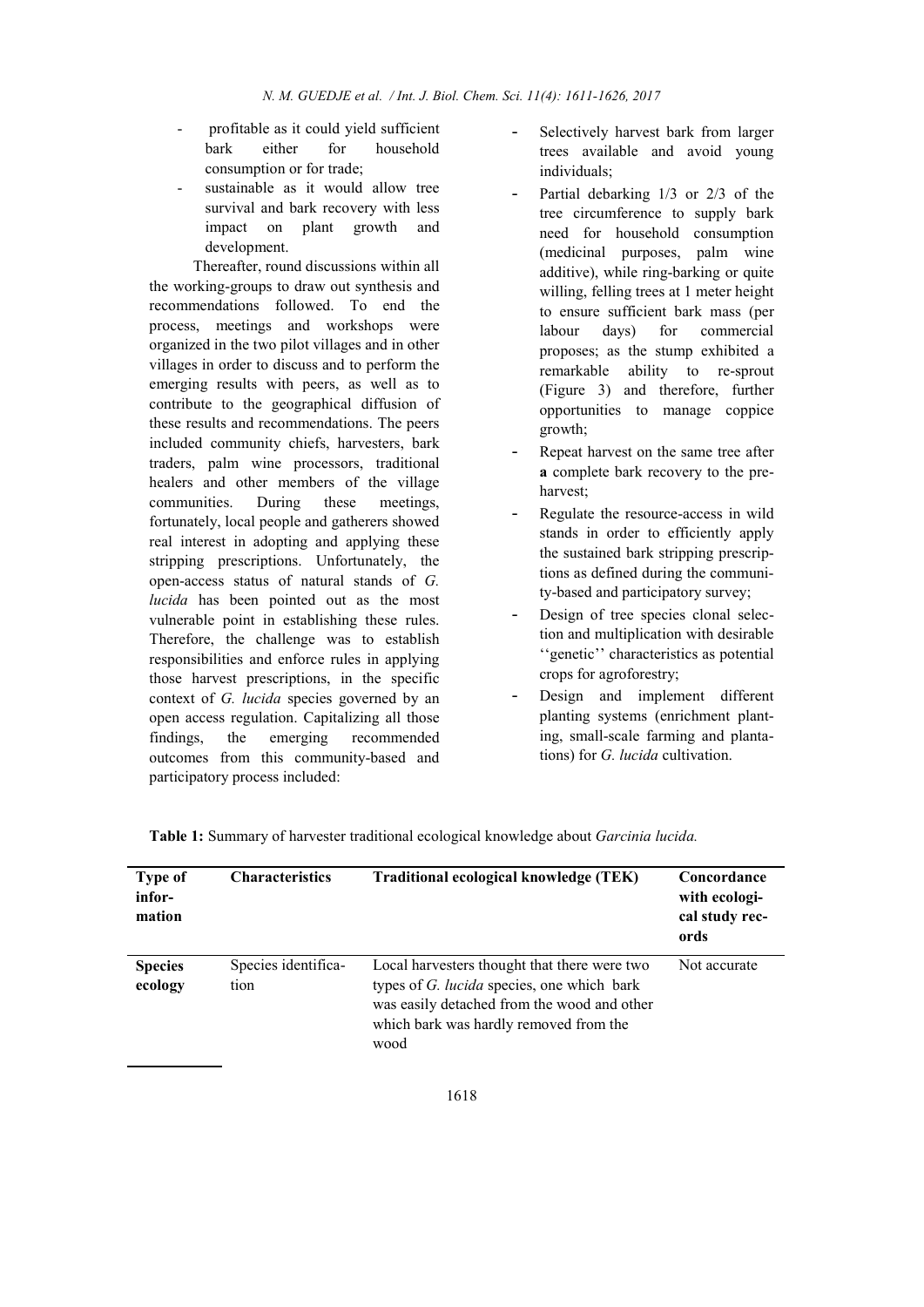|                                                         | Habitat                                   | Hilly mountain sides                                                                                                   | Excellent |  |  |
|---------------------------------------------------------|-------------------------------------------|------------------------------------------------------------------------------------------------------------------------|-----------|--|--|
|                                                         | Species density or<br>abundance           | Dense population                                                                                                       | Excellent |  |  |
|                                                         | Recruitment                               | Good recruitment                                                                                                       | Excellent |  |  |
|                                                         | Seed predator                             | Porcupine                                                                                                              | Good      |  |  |
| <b>Bark strip-</b><br>ping prac-                        | How to locate the<br>resource?            | Identification of stands during hunting trips or<br>by other hunters                                                   | Excellent |  |  |
| tices                                                   | Selection of stand                        | 1- distance to resource                                                                                                |           |  |  |
|                                                         |                                           | 2- abundance of larges trees                                                                                           | Excellent |  |  |
|                                                         | Criteria to select                        | 1- Bark thickness                                                                                                      | Excellent |  |  |
|                                                         | trees                                     | 2- Ability to be removed from wood like<br>"cassava peel"                                                              | Some      |  |  |
|                                                         | Raisons for aban-<br>doned stand          | Scarcity of large adult trees with thick bark                                                                          | Excellent |  |  |
|                                                         | Stripping practices                       | 1- ring-barking                                                                                                        | Excellent |  |  |
|                                                         |                                           | 2- hammering the stem with a stick                                                                                     | Excellent |  |  |
|                                                         |                                           | 3- peeling off with a machete                                                                                          | Excellent |  |  |
|                                                         |                                           | 4- felling trees                                                                                                       | Excellent |  |  |
|                                                         | Problems collecting<br>bark               | Poor climbing and carrying skills                                                                                      | Excellent |  |  |
|                                                         |                                           | Ring-barking or felling trees                                                                                          | Excellent |  |  |
|                                                         |                                           | Uncontrolled harvest of trees in forests, no<br>temporal or geographical restriction of harvest                        | Excellent |  |  |
|                                                         |                                           | Illegal harvesting of trees in cocoa plantation                                                                        | Excellent |  |  |
|                                                         |                                           | Non protection of young trees                                                                                          | Excellent |  |  |
|                                                         |                                           | Non protection of G. lucida stand habitats                                                                             | Excellent |  |  |
|                                                         |                                           | Conflicts related to tree harvest property<br>rights and G. lucida stand ownership between<br>neighbouring communities | Good      |  |  |
| Manage-<br>ment and<br>conserva-<br>tion prac-<br>tices | Bark and seed con-<br>servation practices | Use of "essok" leaves to conserve bark for 2-3<br>weeks                                                                |           |  |  |
|                                                         |                                           | Grinding bark and seeds for longer conserva-<br>tion                                                                   |           |  |  |
|                                                         | Planting trees                            | Tree cultivation in Coco-farms with seeds or<br>seedlings from forests                                                 | Excellent |  |  |

*N. M. GUEDJE et al. / Int. J. Biol. Chem. Sci. 11(4): 1611-1626, 2017*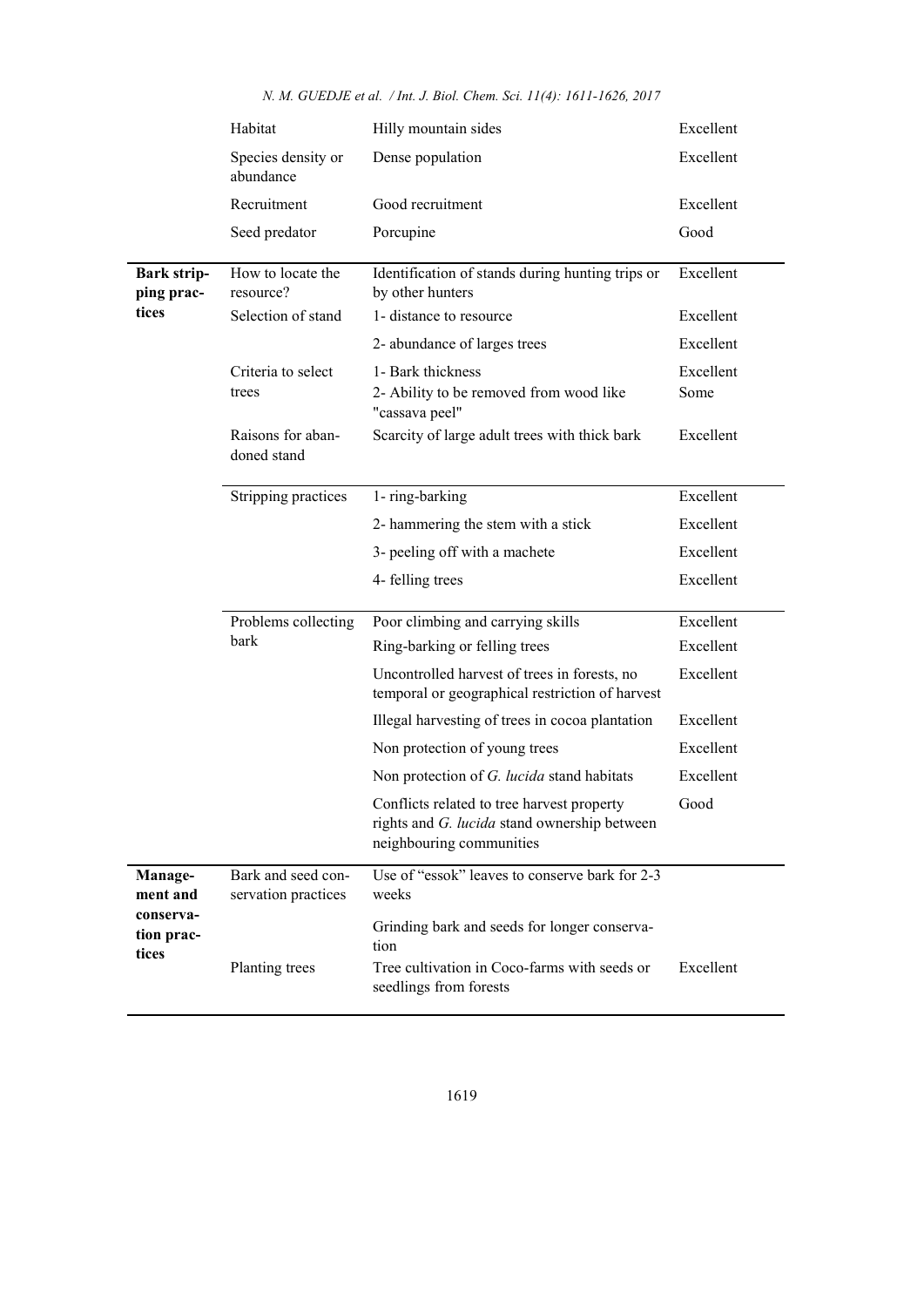

Figure 2: Frequency of local people involved in bark harvesting and planting *G. lucida* trees in the Bipindi-Loloforf-Akom II region. (N = 1601; Ebom: 411; Meka'a II: 178; Nyangong: 321; Nkouékouk: 425; Mefak: 266).

Table 2: Total and mean number of *G. lucida* trees stripped and bark mass collected in the Bipindi-Lolodorf-Akom II region (per harvester and per month).

| <b>Bark harvest processing</b> |              | Bark<br>harvester<br>(n) | Area exploit-<br>ed(n) |                  | <b>Trees</b><br>stripped (n) |                | <b>Bark mass</b><br>stripped (kg) |                |
|--------------------------------|--------------|--------------------------|------------------------|------------------|------------------------------|----------------|-----------------------------------|----------------|
|                                | Frequency    |                          | <b>Total</b>           | Mean             | <b>Total</b>                 | Mean           | <b>Total</b>                      | Mean           |
| For trade in                   | Regularly    | 4                        | 10                     | 3                | 1435                         | 72             | 12 3 3 0                          | 617            |
| towns                          | Periodically | 6                        | 13                     | $\overline{2}$   | 833                          | 28             | 3 8 7 0                           | 129            |
|                                | Episodically | 13                       | 27                     | $\overline{2}$   | 449                          | 7              | 1 5 3 0                           | 24             |
|                                | Sub-total    | 23                       | 50                     | $\overline{2}$   | 2 7 1 7                      | 24             | 17 730                            | 154            |
| For domestic                   | Regularly    | $\overline{2}$           | $\overline{4}$         | $\overline{2}$   | 25                           | 3              | 45                                | 5              |
| use as addi-<br>tive to palm   | Periodically | 4                        | $\overline{4}$         | 1                | 33                           | $\overline{2}$ | 45                                | $\overline{2}$ |
| wine produc-                   | Episodically | 6                        | 6                      | $\mathbf{1}$     | 35                           | 1              | 90                                | 3              |
| tion and<br>medicines          | Sub-total    | 12                       | 14                     | $\boldsymbol{l}$ | 93                           | $\overline{2}$ | 180                               | 3              |
|                                | <b>Total</b> | 35                       | 64                     | $\mathbf{2}$     | 2810                         | 16             | 17910                             | 102            |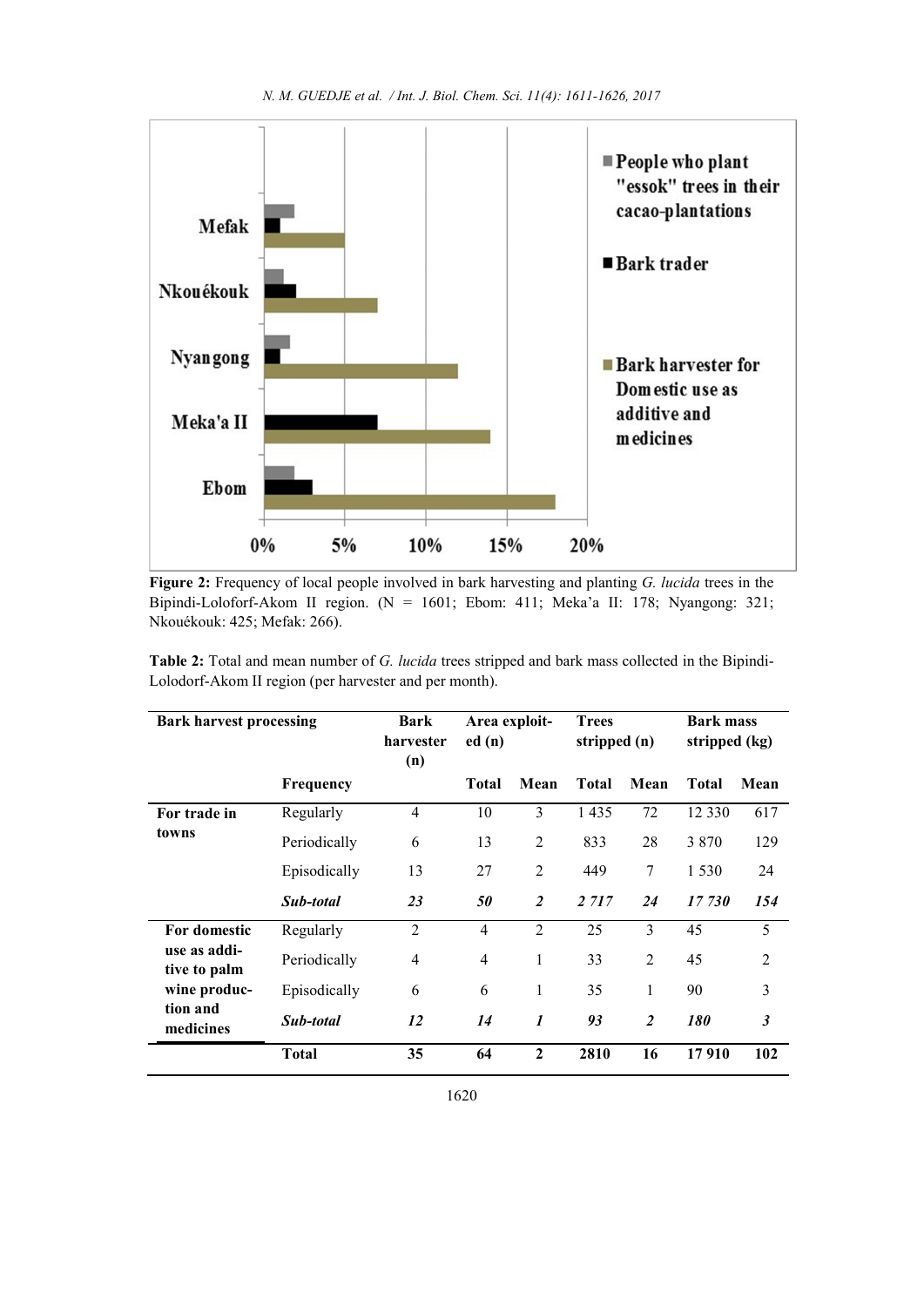

Figure 3: Important development of sprouts by *Garcinia lucida* stump after felling tree as harvest method. A: mean number of shoots varying from 0 to 12 per stump; B: vigour of shoots after 12 months.

#### DISCUSSION

Bark harvesters in the Bipindi-Lolodorf-Akom II region have provided accurate information on habitat, density, recruitment, seed predator of *G. lucida* species that matched well the information found with ecological studies carried out in parallel. However, there were some gaps and discrepancies between the two types of knowledge, most notably with the fact that harvesters identified two types of "essok" based on the ability of bark to be more or less easily removed from wood. In fact, this information has later led to found that there exists only one species of *G. lucida*, accurately identified by trained botanists (Guedje et al., 2017), from which, bark was easily removed from wood like "cassava peel" when trees were characterized physiologically by the existence or predominance of an upward sap flow, due to good water supply in trees and consequently on soil, given the fact that the species was mainly found in hilly mountain sides. On the contrary, bark was hardly removed when trees were characterized by the predominance of a downward sap flow (Guedje et al., 2016). Though, TEK have provided useful information of management significance such as the species geographical distribution which have been used to identify and locate all the stands needed for the ecological studies, thereby it highlighted its potential as important tools that could serve in a participatory resource distribution mapping and management process, and be easily integrated into forest management planning and regulations. In addition, TEK have been useful in the assessment of bark harvest practices and defining criteria for sustainable harvesting and species management. Indeed,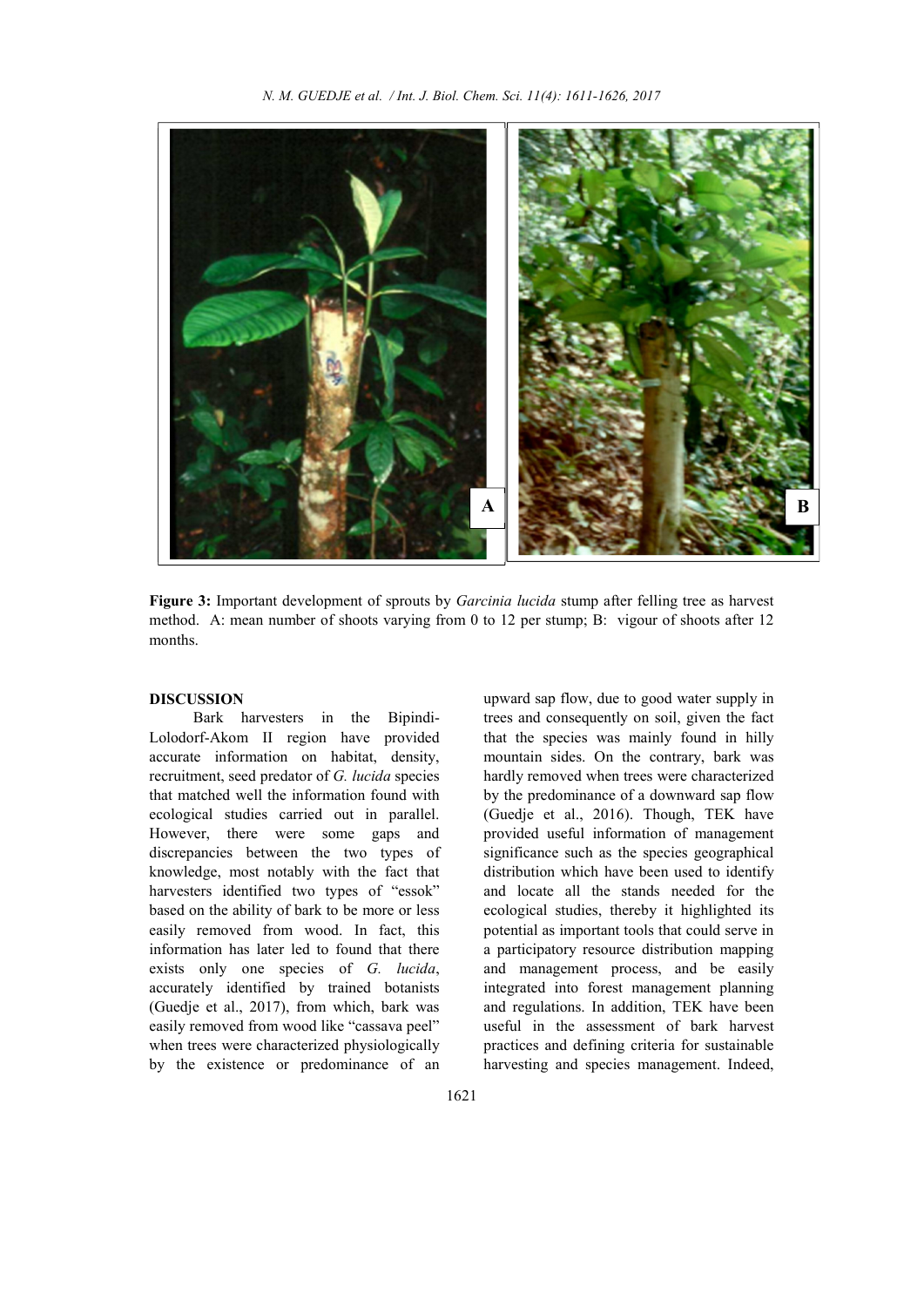as stated by Rist et al. (2010), a significant benefit of combining the use of TEK and conventional scientific data in management may be that the two sources of information might be used to check against the other. This approach provides more robust conclusions upon which to base management.

Bark traders were stakeholder who had stripped the highest number of trees and collected the larger quantity of bark wet mass compared with those who collected wet bark for medicinal purposes or additive for palm wine and traditional liquor processing at the village-level; highlighting that there is a need to distinguish between rural subsistence use performed by traditional health practitioners or palm wine processors, and commercial trade between rural areas and urban markets. According to Geldenhuy (2011), plant material for the commercial trade is collected by harvesters who may have very little knowledge of the species and good practices. The harvesting of *G. lucida* bark has been increasing in South Cameroon since the devaluation of the CFA Franc in January 1994 that raised the price of industrial beers and liquors, and consequently increasing demand for palm wine and local liquor "Odontol" made with *G. lucida* bark. Some studies have reported that the global demand for bark was steadily growing and has caused some *G. lucida* stands and trees, very sensitive to high levels of harvest, to become threatened, as well as the occurrence of many conflicts related to the open-access status of *G. lucida* forest stands and the land-forest and resource tenure and ownership in the Bipindi-Lolodorf-Akom II area in South Cameroon (Ndoye et al., 2001; Djaligue, 2007; Guedje et al., 2016). The challenge will be therefore to support traditional subsistence bark use and control sustainable levels for commercial bark use, but, lack of proactive natural resource management initiatives, especially in response to expanding markets such as phytomedicine production prospects, often leads to biological and ultimately economic impoverishment (Nepstad et al.*,* 1992). Active management programs may help to counter this trend and rescue natural resources from being undervalued and thus overexploited (Panayotou and Ashton, 1993). According to Peters (1996), to be effective and successful however, active management for medicinal species needs to be based not only on sound biological data, but also on socio-economic information as it has been shown for *G. lucida* species in the present approach.

In regard to this, the community-based and participatory monitoring and evaluation of bark stripping practices have enabled local gatherers to jointly discuss about criteria for an efficient and sustainable harvesting system, based on the stripped trees tested and observed and using their own knowledge about the resource ecology. Further to the discussions, they have tested the applicability of this harvesting system and formulated recommendations and suggestions aiming at performing the harvest system, such as selectively harvest bark from larger trees and repeat harvesting on the same tree after a complete bark recovery. They have considered that harvesting 1/3 or 2/3 of the tree circumference could supply the bark need for household consumption, while ring-barked or felling trees at 1 meter height may easily provide sufficient quantities (per labour days) for commercial proposes. Fortunately, local gatherers showed real interest in applying those sustainable stripping practices during the participatory survey and evaluation. Unfortunately, the open-access of natural stands of *G. lucida* has been pointed out as the most vulnerable point of applying such prescriptions. With regard to this, the open access and the increased conflicts reported from the Bipindi-Lolodorf-Akom II area, indicated that the species seems to be regarded as a common property resource (CPR), and that there will be lack of appropriate enforcement in some instances when rules would be established (Mukamuri and Kozanayi, 2014). As stated by Romero et al. (2014), if wild resource is to be managed as a CPR, then the responsibility of its management should go to the local communities and their institutions, with the collaboration of the governmental institutions. Efforts to sustain the resource could be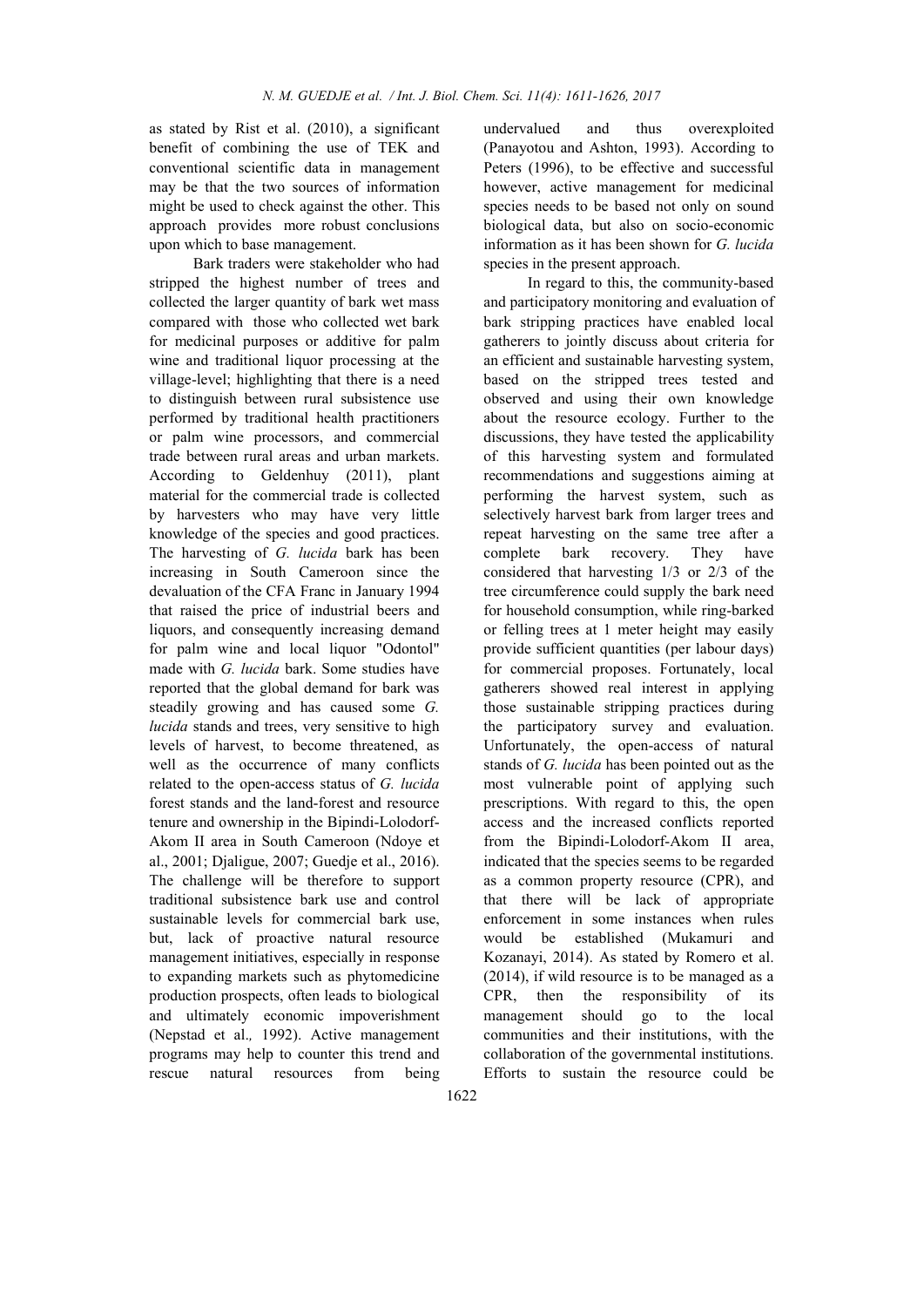achieved within a framework of adaptive management, which has proved successful in several other situations (Walters and HolUng, 1990). The delegation of the right to manage bark resources to the communities needs to be accompanied by the acceptance of associated responsibilities as well. Several authors have identified this empowerment as a condition to obtain effective commitment from local stakeholders to conservation and sustainable management, particularly in those situations where there is insecurity of tenure (Lynch and Alcorn, 1994; Ham and Theron, 1998).

There are relatively few studies on the approaches to define impacts of harvesting and guidelines for promoting ecological sustainability, together with participatory resource management (Peters 1996; Romero et al., 2014; Baldauf et al., 2015). Consequently, as stated by Alexander and McLain (2001), Shackleton et al. (2015), many authorities adopt a precautionary approach rather than an adaptive one. The absence of clear guidelines is largely a result of the daunting multitude of resource species for which in-depth studies are required (Ticktin and Shackleton, 2011). Moreover, this challenge is magnified by the need to further understand how harvesting impacts and responses differ in different locations and contexts even for the same species (Gaoue and Ticktin, 2010). Consequently, management of most wild resources is based on limited and frequently untested scientific assumptions and knowledge of the species autecology and its response to harvesting. Whilst there is undoubtedly an immense wealth of local ecological knowledge about resource species and their responses to various factors (Gaoue and Ticktin, 2009; Youn, 2009; Mwende Maweu, 2011), including harvesting, very little of this has been codified and is therefore frequently overlooked by most formal forest or conservation management authorities (Rist et al., 2010). Regarding these findings, the results of this study have direct bearing on attempts towards sustainable resource use and adaptive management incorporating current ecological knowledge into participatory forest and resource management planning and regulations. According to Harisha et al. (2016), numerous studies reveal that local knowledge derived from long-term naturesociety interactions have been extremely useful in validating scientific hypothesis and suggesting new research directions.

## Conclusion

TEK have provided useful information on the species geographical distribution that could serve as important tools in resource mapping and management. Based on the harvest practices experimental records and using TEK, bark gatherers have recommended a strip of 1/3 or 2/3 of tree circumference, by peeling off bark using machete, for household consumption; or ring-barked or felling trees for commercial proposes; a selection of larger trees and a repeat harvest on the same tree after complete bark recovery. The combined potential of TEK and scientific knowledge should be harnessed to enhance the environment and human well-being. Therefore, there is an essential need for empowerment and self-motivation among local communities, in understanding the status and scope of TEK in bio-resource management. The participation of local people and their knowledge in the process of sustainable development should be recognized and widely used.

#### COMPETING INTERESTS

The authors declare that they have no competing interests.

## AUTHORS' CONTRIBUTIONS

NMG has made substantial contributions to conception and design, acquisition of data, analysis and interpretation of data, drafting the manuscript and revising it critically. FT has been involved in drafting the manuscript. NT and ON have participated in the study design and given final approval of the version to be published.

#### ACKNOWLEDGMENTS

We are deeply grateful to the bark harvesters and the communities of Nkouékouk, Nyangong, Meka'a II and Mefak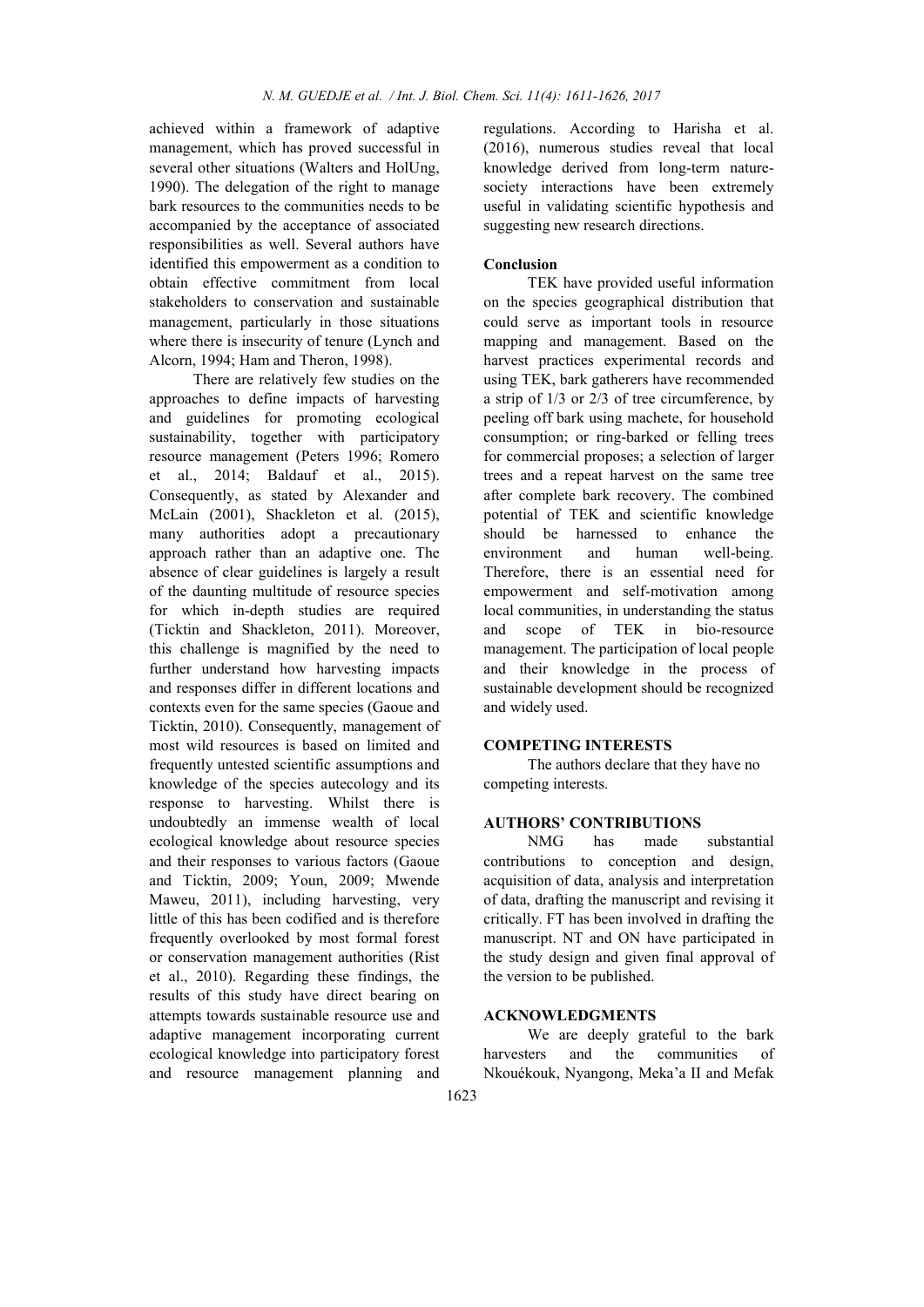villages (South Cameroon), who generously shared their traditional knowledge with us and participated with enthusiasm in the study. We also thank the anonymous reviewers for their precious comments.

## **REFERENCES**

- Alexander SJ, McLain RJ. 2001. An overview of non-timber forest products in the United States today. *J. Sustainable Forestry*, 13: 59–66. DOI: http://dx.doi.org/10.1300/J091v13n03\_0 5
- Baldauf C, dos Santos FAM. 2014. The effect of management systems and ecosystem types on bark regeneration in *Himatanthus drasticus* (Apocynaceae): recommendations for sustainable harvesting. *Env. Monit. Assessm.*, 186: 349-359. DOI: 10.1007/s10661-013- 3378-x
- Baldauf C, Corrêa CE, Ciampi-Guillardi M, Sfair JC, Pessoa DD, Oliveira RCF, Machado MF, Milfont CID, Sunderland TCH, dos Santos FA. 2015. Moving from the ecological sustainability to the participatory management of janaguba (*Himatanthus drasticus*; Apocynaceae). In *Ecological Sustainability for Nontimber Forest Products: Dynamics and Case Studies of Harvesting*, Shackleton CM, Pandey AK, Ticktin T (eds). Routledge: Abingdon, Oxon OX14 4RN and New York; 144 - 162. DOI: http://www.routledge.com/books/series/ ECPPIC/
- Chatterjee D, Sarkar R. 2016. Bio-resource Utilization for Food and Medicine: A Case Study of a Primitive Tribal Group of Jharkhand, India. *Int. J. Mod. Anthrop.,* 9: 21-49. DOI: http://dx.doi.org/10.4314/ijma.v1i9.2
- Costa A, Nunes LC, Spiecker H, Graça J. 2015. Insights into the responsiveness of Cork Oak (*Quercus suber* L.) to bark harvesting. *Eco. Bot*., 69(2): 171-184. DOI: 10.1007/s12231-015-9305-z
- Cunningham AB. 2014a. The Ethnobotany, Use, and Sustainable Harvest of Bark: A Review. In *Bark : Use, Management,*

*and Commerce in Africa*, Cunningham AB, Campbell BM, Luckert MK (eds). Advances in Economic Botany Vol. 17, The New York Botanical Garden Press: New York; 27-55.

- Cunningham AB. 2014b. A global footprint on Africa and Madagascar: a review of international trade in *Prunus africana* (Rosaceae) bark. In *Bark: Use, Management, and Commerce in Africa*, Cunningham AB, Campbell BM, Luckert MK (eds). Advances in Economic Botany Vol. 17, The New York Botanical Garden Press: New York; 153-177.
- Delvaux C, Sinsin B, Darchambeau F, Van Damme P. 2009. Recovery from bark harvesting of 12 medicinal tree species in Benin, West Africa. *J. Applied Ecology*, 46(3): 703-712. DOI: 10.1111/j.1365-2664.2009.01639.x
- Djaligue Y. 2007. Déforestation : menace sur l'«Essok» - Dossier. *Bubinga*, 122: 5-7.
- Gaoue OG, Ticktin T. 2009. Fulani knowledge of the ecological impacts of *Khaya senegalensis* (Meliaceae) foliage harvest in Benin and its implications for sustainable harvest. *Eco. Botany*, 63: 256–270. DOI: 10.1007/s12231-009- 9091-6
- Gaoue OG, Ticktin T. 2010. Effects of harvest of non-timber forest products and ecological differences between sites on the demography of African mahogany. *Conserv. Biology*, 24: 605–614. DOI: 10.1111/j.1523-1739.2009.01345.x
- Geldenhuys CJ, Syampungani S, Meke GS, Vermeulen WJ. 2007. Response of different species to bark harvesting for traditional medicine in Southern Africa. In *Multiple Use Management of Natural Forests and Woodlands: Policy Refinement and Scientific Progress*, Bester JJ, Seydack AHW, Vorster T, Van der Merwe IJ, Dzivhani S (eds). Department of Water Affairs and Forestry: Pretoria; 55–62.
- Geldenhuys CJ. 2011. Sustainable management of bark harvesting for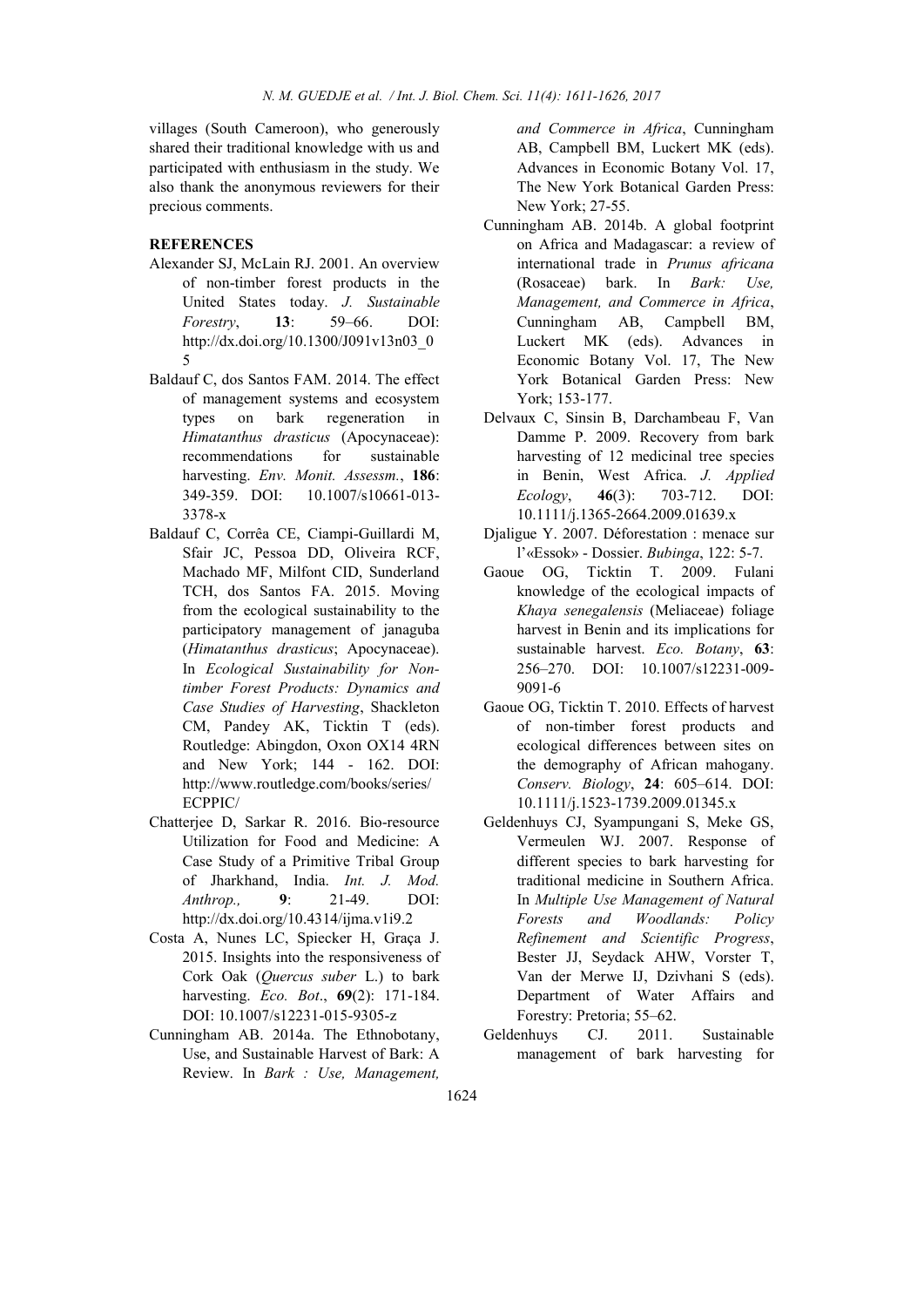traditional medicine. DOI: http://saforestryonline.co.za/articles/

- Guedje NM, Zuidema PA, During H, Foahom B, Lejoly J. 2007. Tree bark as a nontimber forest product: The effect of bark collection on population structure and dynamics of *Garcinia lucida* Vesque. *Forest Ecol. Manag.*, 240: 1–12. DOI: https://doi.org/10.1016/j.foreco.2006.09. 029
- Guedje NM, Tchamou N, Lejoly J. 2016. Tree response to bark harvest: the case of a medicinal species, *Garcinia lucida*, as source of raw materials for plant-based drug development. *J. Appl. Biosci*, 99: 9476–9491. DOI: 10.4314/jab.v99i1.13
- Guedje NM, Tadjouteu F, Onana JM, Nnanga Nga E, Ndoye O. 2017. *Garcinia lucida* Vesque (Clusiaceae): from traditional uses to pharmacopeic monograph for an emerging local plant-based drug development. *J. Appl. Biosci*., 109: 10594-10608. DOI http://dx.doi.org/10.4314/jab.v109i1.4
- Ham C, Theron F. 1998. Community Forestry Project implementation through communities as a whole or through interest groups? *South. African Forestry J.,* 181: 45-49. DOI. http://dx.doi.org/10.1080/10295925.1998 .9631180
- Harisha RP, Padmavathy S, Nagaraja BC. 2016. Traditional ecological knowledge (TEK) and its importance in South India: perspective from local communities. *A. Ecol. Envir. Research*, 14(1): 311-326. DOI:

http://dx.doi.org/10.15666/aeer/1401\_31 1326

- Ingram V, Loo J, Vinceti B, Dawson I, Muchugi A, Duminil J, Awono A, Asaah E, Tchoundjeu Z. 2015. Ensuring the future of the pygeum tree (*Prunus africana*) - Briefing on *Prunus africana* cultivation and harvesting. http://www.researchgate.net/*p*ublication/ 277553809
- Kemppainen K, Siika-aho M, Pattathil S, Giovando S, Kruus K. 2014. Spruce bark as an industrial source of condensed

tannins and non-cellulosic sugars. *Indust. Crops Products*, 52:158-168. DOI: https://doi.org/10.1016/j.indcrop.2013.10 .009

- Lynch JO, Alcom JB. 1994. Tenurial rights and community-based conservation. In *Natural Connections: Perspectives in community-based conservation*, Western D, Wright RM, Strum SC (eds). Island Press: Washington DC; 373-392.
- Mariot A, Mantovani A, Reis MS. 2014. Bark Harvesting Systems of *Drimys brasiliensis* Miers in the Brazilian Atlantic Rainforest. *Anais da Academia Brasileira de Ciências*, 86(3): 1315- 1326. DOI : http://dx.doi.org/10.1590/0001- 3765201420130180
- Mukamuri BB, Kozanayi W. 2014. Commercialization and institutional arrangements involving tree species harvested for bark by smallholder farmers in Zimbabwe. In *Bark: Use, Management, and Commerce In Africa*, Cunningham AB, Campbell BM, Luckert MK (eds). Advances in Economic Botany Vol. 17, The New York Botanical Garden Press: New York; 247-254.
- Mwende Maweu J. 2011. Indigenous Ecological Knowledge and Modern Western Ecological Knowledge: Complementary, not Contradictory. *Thought and Practice: J. Philosophi. Asso. Kenya (PAK), New Series,* 3(2): 35-47. DOI: http://ajol.info/index.php/tp/index
- Ndoye O, Ruiz-Perez M, Eyebe A. 2001. NTFP markets and potential degradation of forest resources in Cameroon: the case of *Garcinia lucida*. *Europ. Trop. Forest Research Network News,* 32: 44-45. DOI: http://www.cifor.org/nc/onlinelibrary/browse/view-

publication/publication/1050.html

Nepstad DC, Brown F, Luz L, Alechandra A, Viana V. 1992. Biotic impoverishment of Amazonian forests by rubber-tappers, loggers and cattle ranchers. *Ad. Econ.*